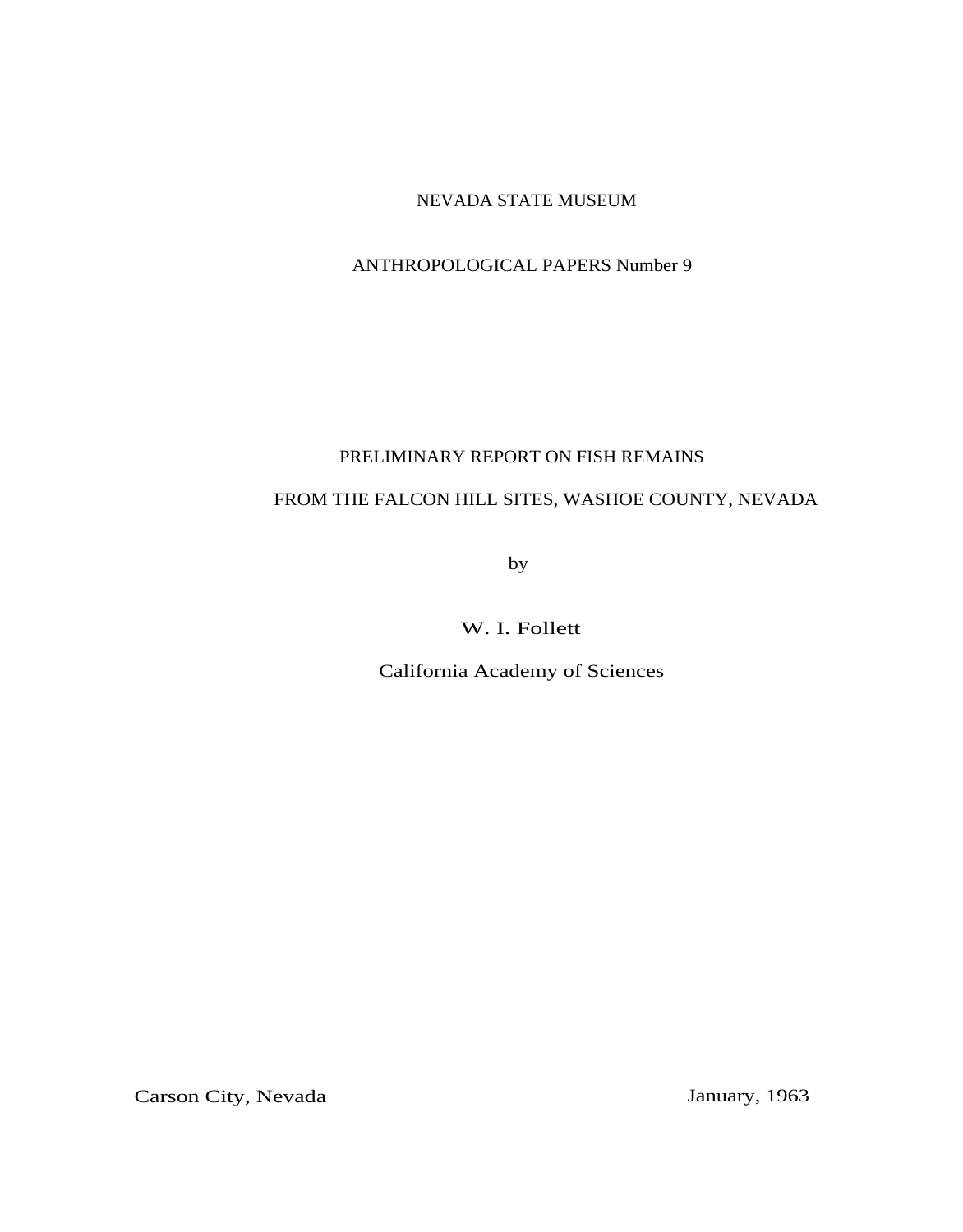#### PRELIMINARY REPORT ON FISH REMAINS

### FROM THE FALCON HILL SITES, WASHOE COUNTY, NEVADA

### W. I. Follett

Through the kindness of Dr. Richard Shutler, Jr., I have had the privilege of examining the fish remains that he and his associates found at several archaeological sites in the vicinity of Falcon Hill, near the northwest end of Winnemucca Lake, Washoe County, Nevada.

The identification of the fish remains from these sites (excepting Kramer Cave) is about two-thirds completed. The species represented and the number of skeletal elements of each (not including one salmon vertebra discussed below) are as follows:

Lahontan cutthroat trout, Salmo clarkii henshawiGill & Jordan: 156

Kuyui, Chasmistes cuius Cope:75

Lahontan sucker, Catostomus tahoensis Gill & Jordan: 55

Tui-chub, Siphateles bicolor (Girard): 27

The vertebrae recovered far outnumber all other skeletal elements combined. The number of vertebrae of each species in the collection, evaluated in proportion to the number of vertebrae in an individual fish of each of those species , suggeststhat trout constituted about 40% of the Falcon Hill fish catch; kuyui, about 30%; suckers, about 20%, and tui-chubs, about 10%. It is highly probably that these were the only sizable fishes that inhabited Winnemucca Lake before the advent of the white man.

The occurrence of remains of kuyui of about one foot inlength, and perhaps one pound in weight, in the Falcon Hill material is noteworthy. It is difficult to hypothesize the manner in which the Falcon Hill people captured these halfgrown (nonspawning) individuals. Adult examples of the kuyui, more than two feet in length and from five to seven pounds or more in weight, are readily captured during their spawning migration at the mouth of the Truckee River. However, to my knowledge, young or half-grown individuals of this species are seldom, if ever, observed. Presumably, the kuyui, except when spawning, inhabit intermediate depths of Pyramid Lake (and, formerly, Winnemucca Lake), where they subsist on the minute organisms of the plankton. It is conceivable